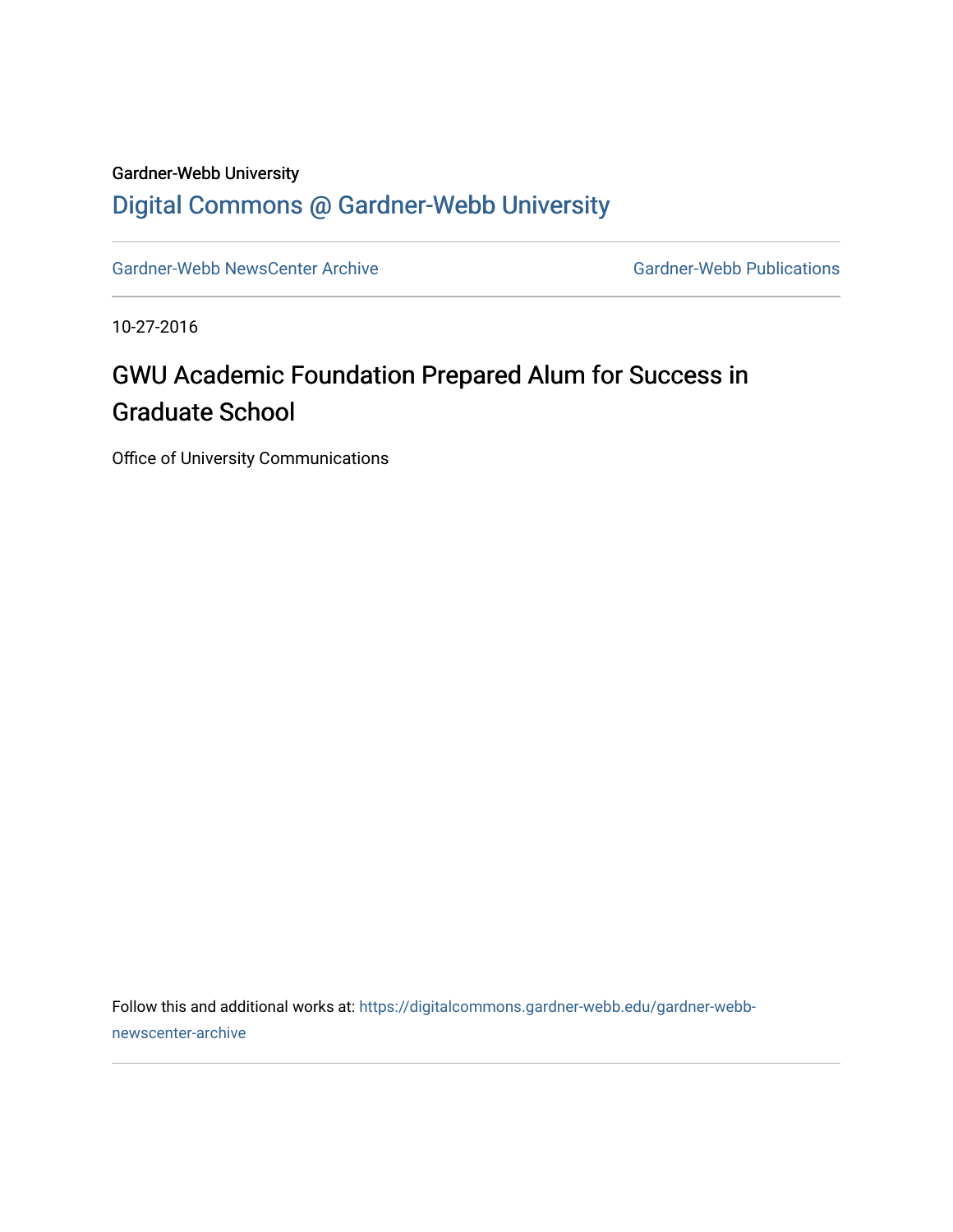## **GWU Academic Foundation Prepared Alum for Success in Graduate School**

**webpublish.gardner-webb.edu**[/newscenter/gwu-academic-foundation-prepared-alum-for-success-in-graduate-school/](https://webpublish.gardner-webb.edu/newscenter/gwu-academic-foundation-prepared-alum-for-success-in-graduate-school/)

Office of University Communications **October 27, 2016** 



*Chandler Durham ('13) Hopes to Return to Alma Mater to Teach History*

As he contemplates the future, Chandler Durham ('13) of Shelby, N.C., can see himself returning to Gardner-Webb. This time, as a professor of history. "In five years, maybe I will be sitting in my office in the history department preparing lectures or standing before a class presenting those lectures," he surmised.

The University has been a special place for him since he was a child, because his father



graduated from the divinity school and the family lived just a few miles from campus. "I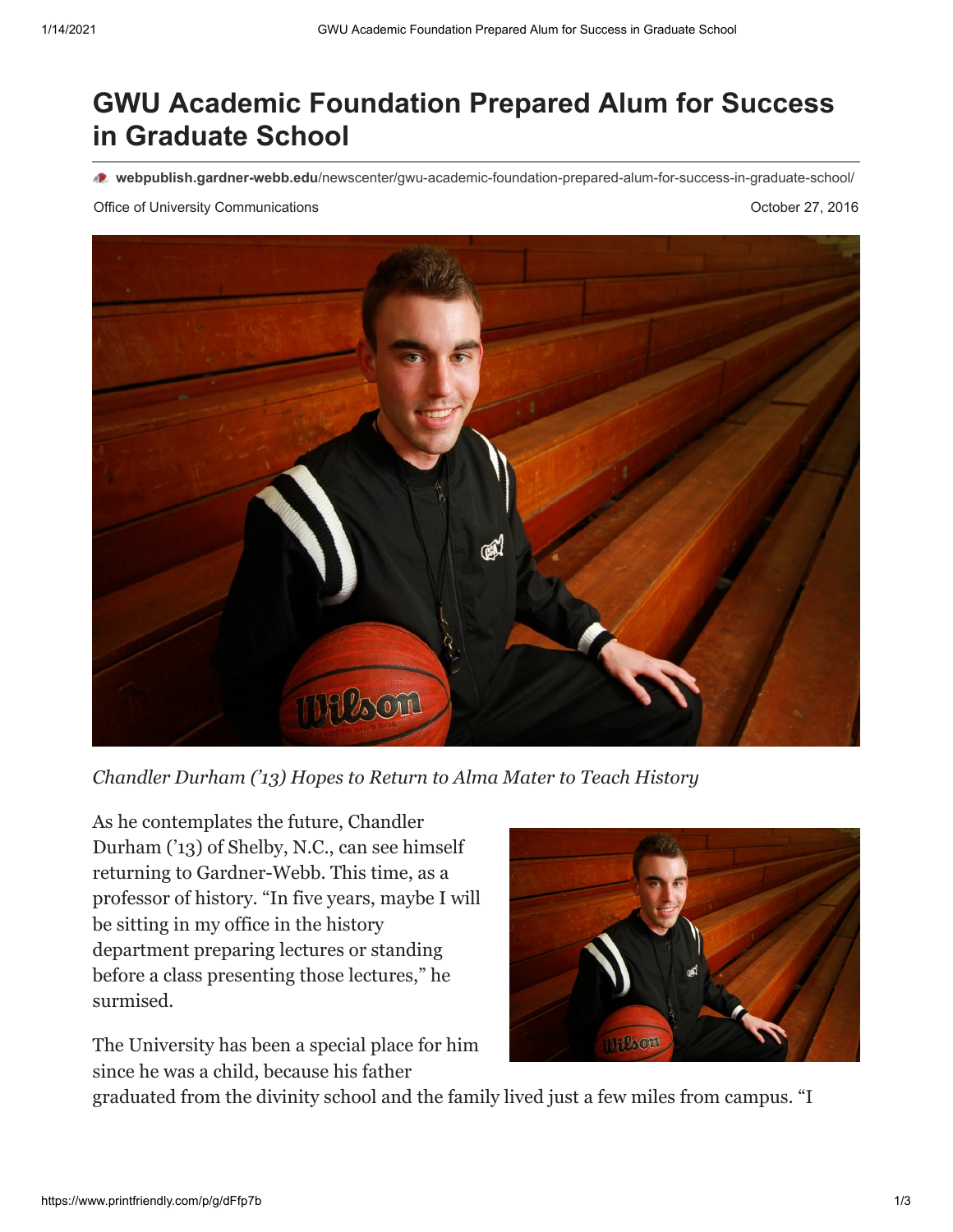quickly became immersed in GWU's culture," Durham reflected. "We regularly attended University-sponsored events and athletic games. This initial introduction influenced my later decision to attend GWU."

His father also influenced his choice about a field of study. "I have always been a lover of history. I was that kid who deeply loved visiting museums and national parks versus playing video games," Durham explained. "As the son of a Baptist minister, I was naturally drawn to religious studies. Therefore, I decided to major in religious studies and declare history as a minor."

While working on his degree at GWU, Durham officiated high school and men's college basketball. He inquired about becoming a referee after learning about the process from an NCAA basketball official. He still officiates games as he attends graduate school at UNC Charlotte and works two part-time jobs. He was ready to tackle the responsibilities of work and school because of his classes at Gardner-Webb.

"My undergraduate experience in the religious studies and history departments cultivated an academic foundation worth building upon at the graduate level," Durham observed. "I was more than prepared upon entering the Master of Arts program at UNC Charlotte, because I was already accustomed to critical thinking and research. The overall liberal arts curriculum (at GWU) also developed depth and versatility, which I have used to thrive in a highly competitive world."



He was also ahead of others in graduate school because of a course he took with GWU Assistant Professor of History Dr. Joseph Moore. "In Dr. Moore's course covering the trans-Atlantic slave trade, we were expected to find an original research topic and produce a subsequent term paper," Durham related. "This paper eventually evolved into a prospective thesis topic for graduate school. As my fellow graduate school colleagues struggled to find thesis topics during their first year, I was fortunate to already have mine thanks to Dr. Moore's course. My specialization examines the connection between the French Caribbean and Early America."

Since leaving GWU, he has a better appreciation for the University's close-knit community and Christian influence. "A student at GWU is more than a statistic," he affirmed. "The smaller atmosphere of the university influences the cultivation of strong relationships between students and professors. I formed some of my closest friendships on campus and I